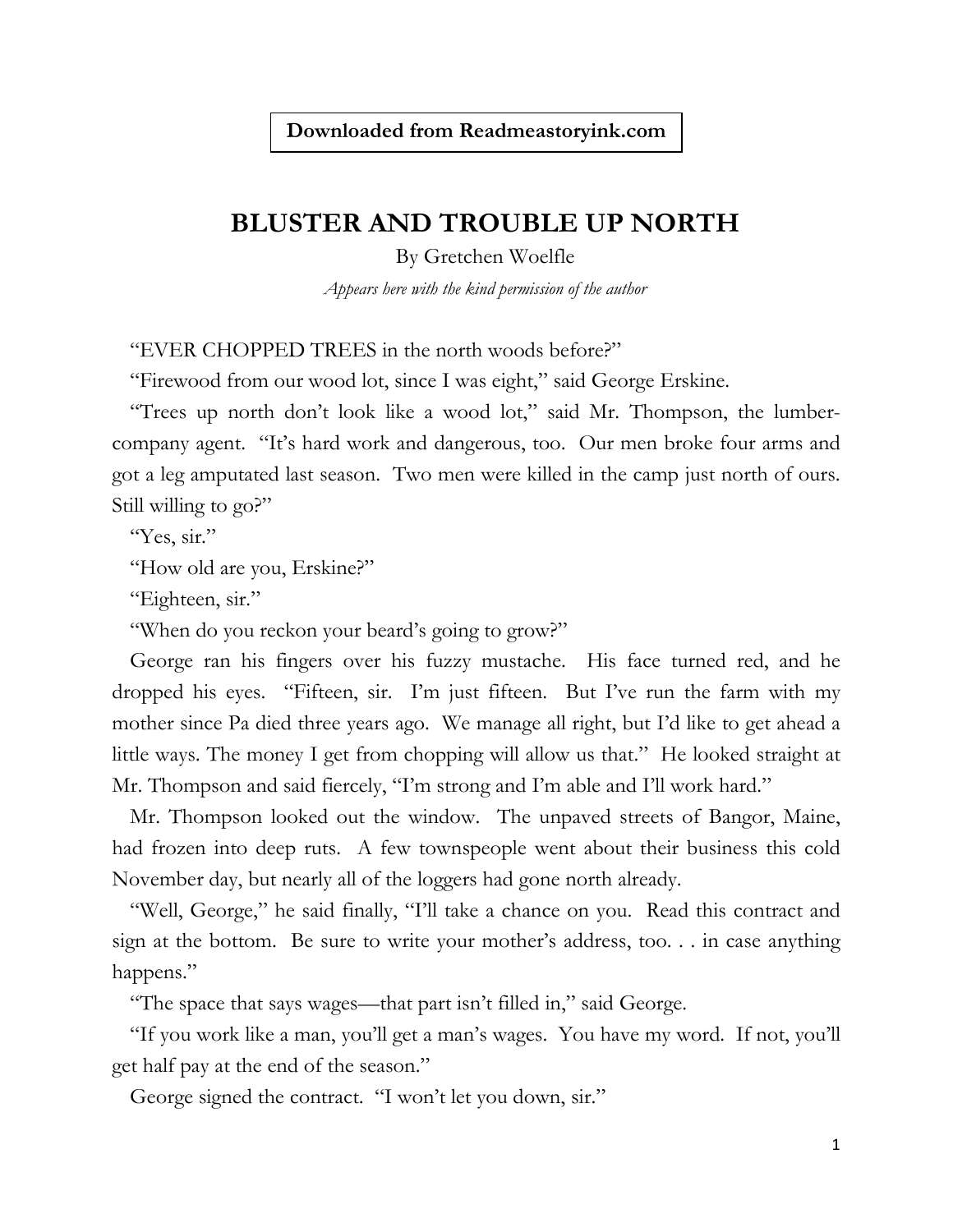"Be careful, son. Don't let your mother down, either." They shook hands, man to man.

• • •

Huge stands of spruce and balsam fir surrounded George as he trudged north. The big pines had already been cut from these woods. Fifty miles separated Bangor from the lumber camp on the Old Lemon River. A few settlers' cabins offered lodging along the way. George had some pennies in his pocket, but he smiled at the thought of all the money he'd have when he walked this way again.

George reached camp near dusk on the third day. He could make out two long log bunkhouses, a square building—that must be the dining hall—and a few small cabins. He found the camp boss, Ezekial Bartlett, in a cabin.

Bartlett stroked his gray beard as he read George's contract, then he handed him a bedroll. "Supper's at five-thirty. Breakfast is five in the morning."

Inside the bunkhouse George saw that mud and moss didn't keep the wind from blowing through the chinks in the logs. A central stone fireplace warmed the building a little. George threw his bedroll on a top bunk near, the fire.

"You don't want that bed," said Jeremiah, a big man with bushy black eyebrows and beard. "Frenchy sleeps down below. He snores and thrashes all night."

"My brother does, too, and it doesn't bother me," said George, unrolling his bedding, "but I wish I could trade these scratchy blankets for one of Ma's quilts."

Jeremiah chuckled. "Nothing soft around here, boy."

At five-thirty next morning the crew left for the pinewoods, an hour's walk from camp.

When they reached the big pines, Jeremiah called, "George, climb this small one."

It didn't look small to George. The tree was fifty feet to the crown where the branches started. He felt his breakfast pancakes lurch in his stomach, but he flung a rope around the trunk and then attached it to his belt. He cut toeholds with his ax as he climbed. He didn't dare look down.

When he reached the crown, he sat on a strong branch, wrapped his shaking legs around the trunk, and began to chop. Chips flew in every direction. Everyone was watching him, so he didn't stop to rest, but he grunted and groaned to take his mind off his aching arms.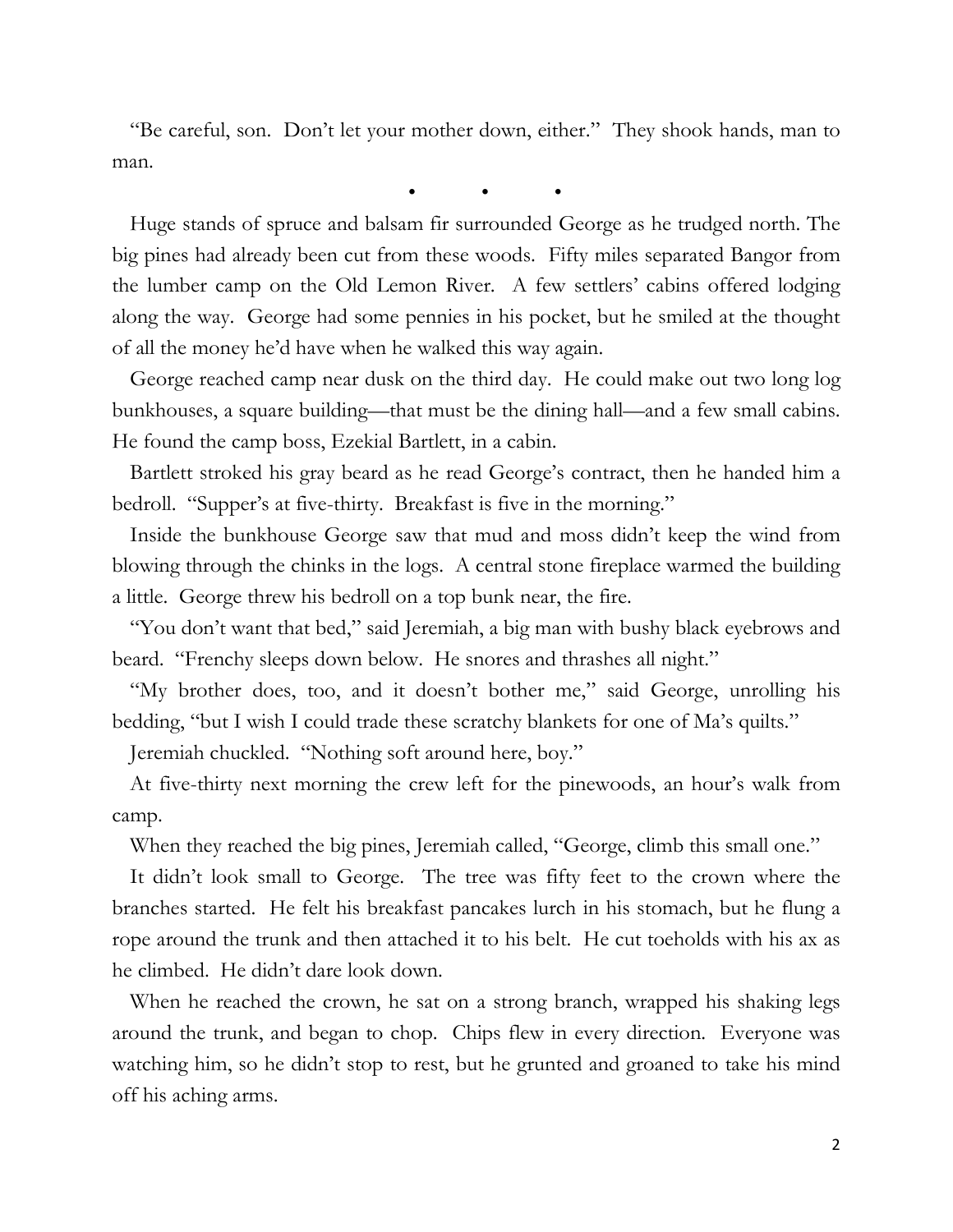Finally the crown tumbled to the ground. The trunk began to sway like the pendulum on a grandfather clock, and George grabbed on with quivering arms and legs. He nearly dropped his ax. When the swaying stopped, he climbed down.

*"Tres bien,"* said Frenchy.

"Pardon?" George asked.

"That means good job!" said Frenchy, smiling. George had trouble understanding his French-Canadian accent, but he understood the smile.

"Rigger, get to work," Jeremiah yelled.

The rigger tied heavy ropes around the trunk all the way up so that when the tree fell, it wouldn't crash and damage the wood. Then two men sawed through the fourfoot-thick trunk.

Now the whole crew worked together. They grabbed the ropes that circled the tree. "Tim-ber!" echoed through the woods. The men pulled this way and that until the tree lay down slowly, right along the narrow road that ran to the river.

"Chop it into logs, men," yelled Jeremiah.

Teams of oxen arrived, and the men rolled and heaved fourteen foot logs onto a sledge. Then the oxen dragged the load to the riverbank. The ground was soft and spongy in the summer. Only in the winter, when the earth was frozen and the deep snow trampled to a slick, hard track, could the oxen haul such heavy loads of timber.

At the river, the men cut Thompson's brand into the end of each log. When the ice broke up in the spring, log drivers would float the timber down to Bangor.

• • •

Life in the woods was a lot harder than life on the farm.

The cold was like a fox—silent, sly, and quick to pounce. Chopping kept George's blood moving and his body warm, but when he stopped for lunch, his fingers and toes began to freeze, and his nose and cheeks lost their feeling. He wished he had a beard like everyone else.

"It's thirty degrees below and falling," said Jeremiah one day on the way to breakfast. "So cold the mercury went through the bottom of the thermometer and two feet down my ax handle."

"It did?" George piped up.

The men laughed, and George blushed as he followed them into the dining room.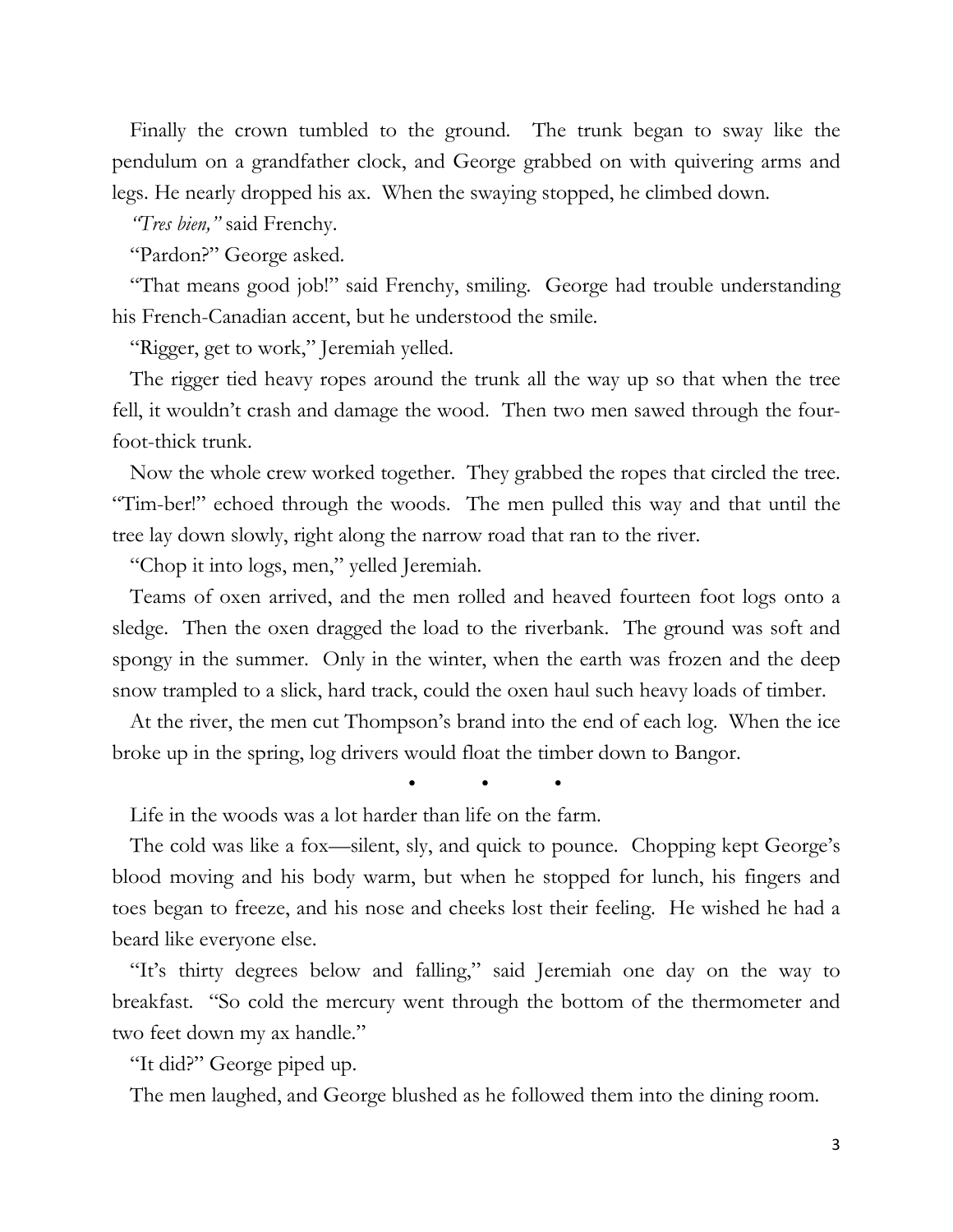At meals George ate a man's share and more. He needed his two plates of hot cakes to carry him through until lunchtime, and every night he filled up on salt codfish or pork, beans, and tea so strong a spoonful of molasses couldn't sweeten it. He missed creamy milk, fresh from the cow. He missed his mother's flaky biscuits and apple pie.

George slept till noon on Sundays. Then he wrote to his mother. The mail only went out once a month, when the supply sled came up the frozen river, but George felt less homesick when he wrote every week.

He didn't tell his mother much about the hard work, so as not to worry her. Instead he talked about how they would spend the money he earned. They could buy a new plow horse. Then he could clear more trees to make a new field that would give them more crops to sell. Perhaps he could buy an extra cow or two.

He'd also heard about a new invention called a Singer sewing machine that let a woman stitch about a mile a minute. He wanted to buy one for Ma.

Some men sat around the fire playing cards on Sunday. A few read their Bibles. Others, including George, washed their woolen socks and hung them above the fire to dry. Dripping water hissed and steamed on the hearth all afternoon.

Frenchy taught George to play the harmonica. "Blowing those notes might put a beard on your cheeks, eh?" he joked.

George was embarrassed—and a little annoyed. Would they ever let up on him? He blew fiercely, and the harmonica made a screech.

"Cool down, George," said Frenchy. "You make better music that way."

George took a deep breath and tried again. Men began singing.

*A is for Ax as you very well know; B is for the Boys that use them just so. C is for the Chopping that soon will begin,*

*And D is for the Danger we always stand in.*

George knew what they were singing about. That was his life in the north woods. He kept playing, and they sang the chorus.

*Sing hi, derry-o, so merry as we, There's no one one-half as happy as we. With a hi, derry-o, hi, derry-dong,*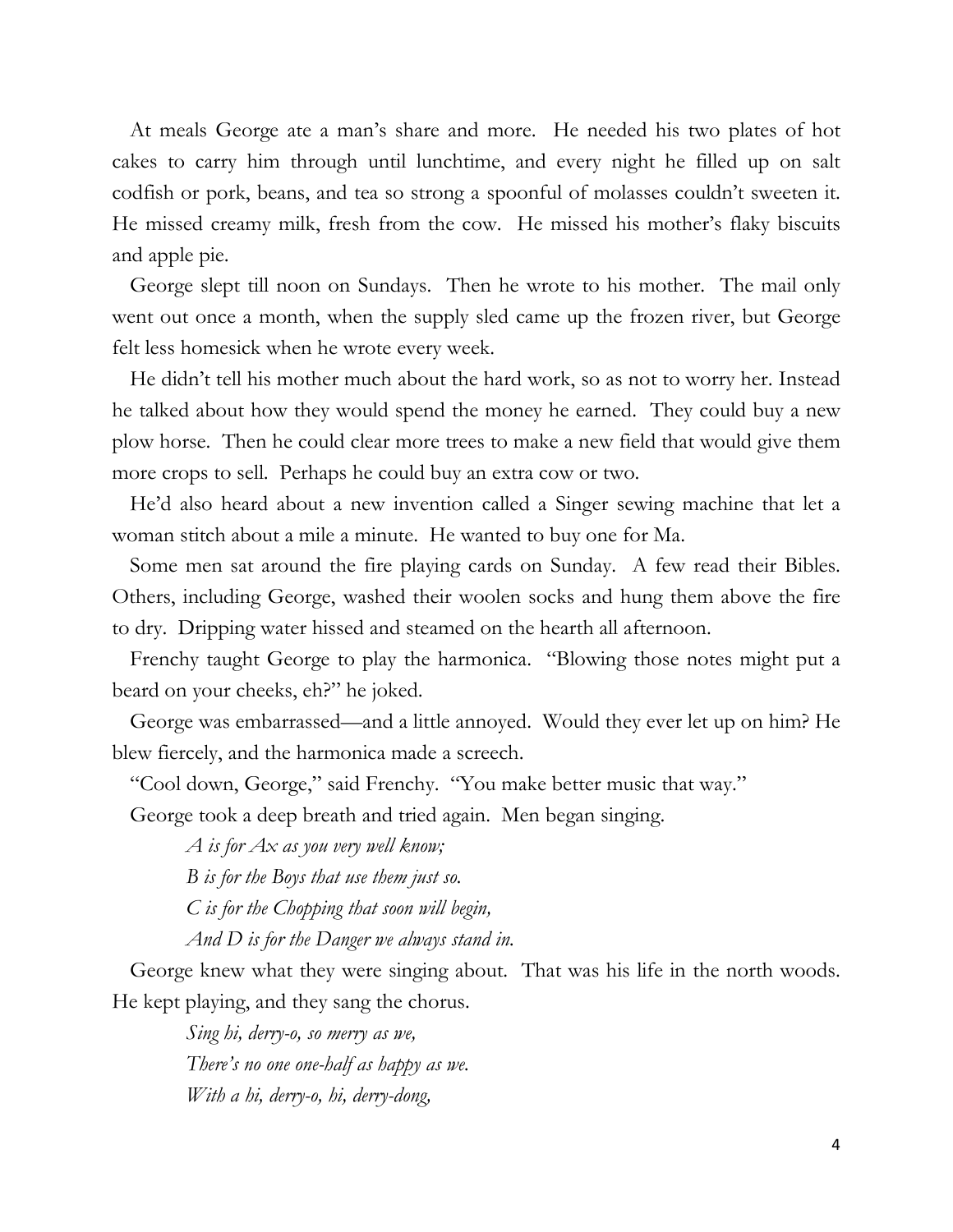*At the woodman's shanty there's nothing goes wrong.*

Once in a while a fiddler struck up a sorrowful tune, and George sang along.

*Oh, a shanty-man's life is a wearisome life, although some think it void of care, Swinging an ax from morning till night, in the midst of the forests so drear. Lying in the shanty bleak and cold while the cold stormy wintry winds blow, And as soon as the daylight doth appear, to the wild woods we must go.*

Sometimes George believed the happy song about the logger's life, and sometimes he felt that the truth lived in the sad song.

• • •

The snow got deeper, the weather got colder, and George got stronger. Ezekial Bartlett sometimes came to watch the choppers. One day he brought a man with short hair and a trimmed beard.

"That's Matthew Thurlow, the company clerk," Jeremiah muttered. "He's nothing but bluster and trouble. Keeps count of how much lumber each team pulls from the woods. Cheats us whenever he can. Stay clear of him."

Thurlow sat next to George at supper. The other loggers took their plates and moved away. George wanted to follow them, but the clerk started talking.

"You're young to be working in the woods," said Thurlow.

"I'm strong and I work like a man," said George.

"They paying you full wages?" Thurlow asked.

George explained his handshake agreement with Mr. Thompson.

"Watch your step, young fella," Thurlow said. "I've heard of company men cutting costs by not paying their loggers."

"How?" asked George.

"Along about March, when the season's almost over, the boss will pick a fight with a man new to the woods. Make up a story or find something to complain about. The man gets so mad he quits on the spot. Then the company refuses to pay him."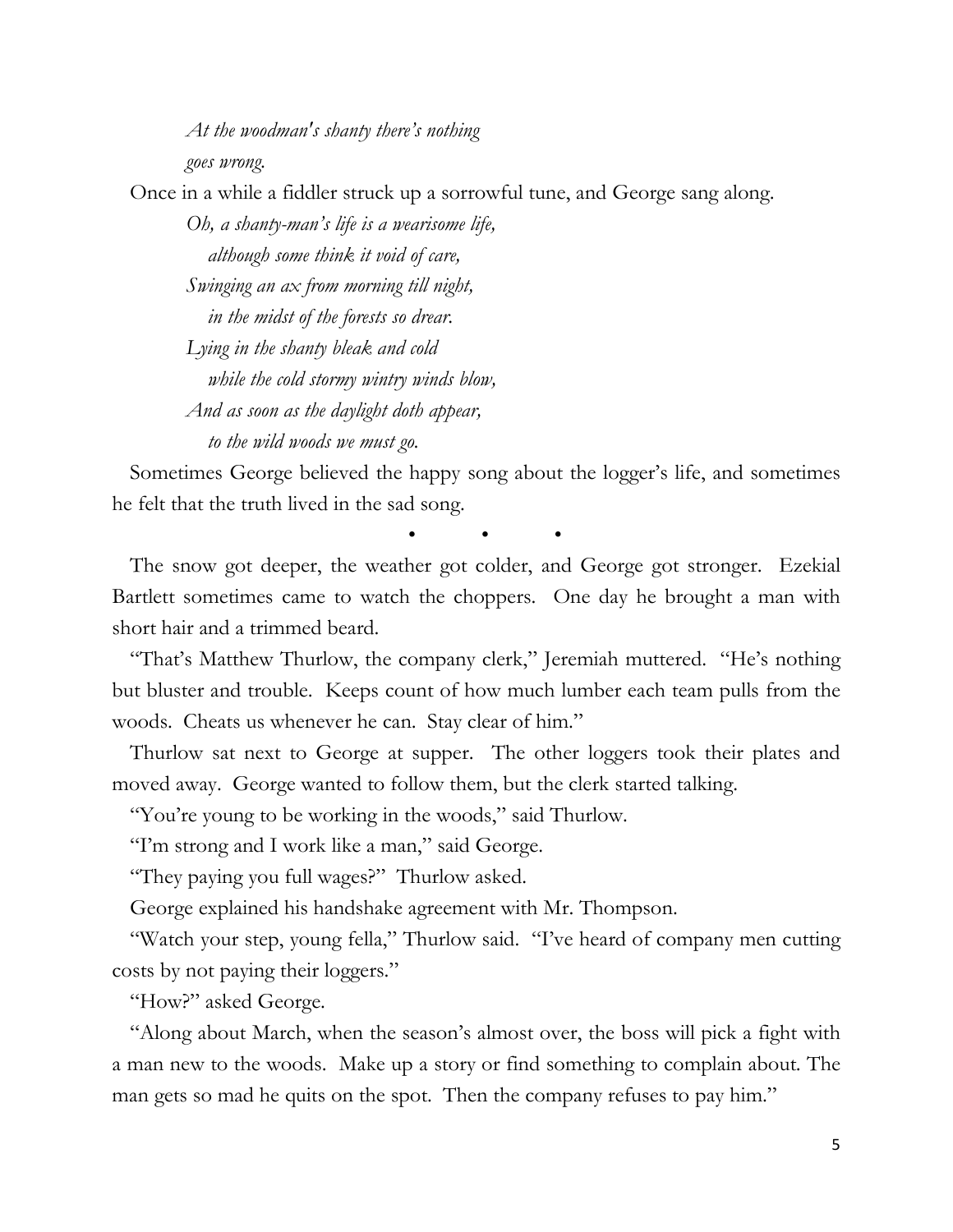"I haven't done anything wrong," said George.

"Mind your step," the clerk warned him. "Mind your step."

George brooded all the next day. If he should only earn half pay...

He grew careless and just missed getting hit by a fulling branch.

At supper he asked Thurlow, "You ever heard of Mr. Thompson holding back a man's pay?"

"Well, no," allowed Mr. Thurlow, "but there's not many people in this world you can trust."

That night George couldn't sleep. His pay depended on good reports from Jeremiah and Mr. Bartlett. He thought he could trust Jeremiah, but what about the camp boss? He had not exchanged a word with him since his first day in camp.

"What about Mr. Bartlett?" George asked Thurlow the next night. "Did you ever know him to cheat someone?"

"He's a quiet one. Keeps his opinions to himself. That's the worst kind in my book. Never know what they'll do. Now, I'll tell you what I think, even if you don't like hearing it. But that's the way I am."

He smiled at George. George tried to smile in return, but his mouth just wouldn't go that way.

Thurlow went on, "No, I'm not sure you can trust a man like Ezekial Bartlett. He might give you a bad report just to save money and make himself look good. I'd hate to see a hardworking boy like you lose those wages."

"What should I do?" George asked.

"Go and demand what's yours." Thurlow stood up and left George alone.

George chewed his salty pork until it had no taste at all.

He thought of the last three months—the frozen toes, the smashed fingers, and the monotonous food. He liked Frenchy and the rest, but they weren't his family. He thought of all the jokes they made about him. Then he thought of the money he needed for the farm. Yes, he would demand it!

He jumped up, knocking the plate off the table. It smashed to pieces.

"Daydreaming of your mother's cooking?" called someone.

George stormed out to Bartlett's cabin.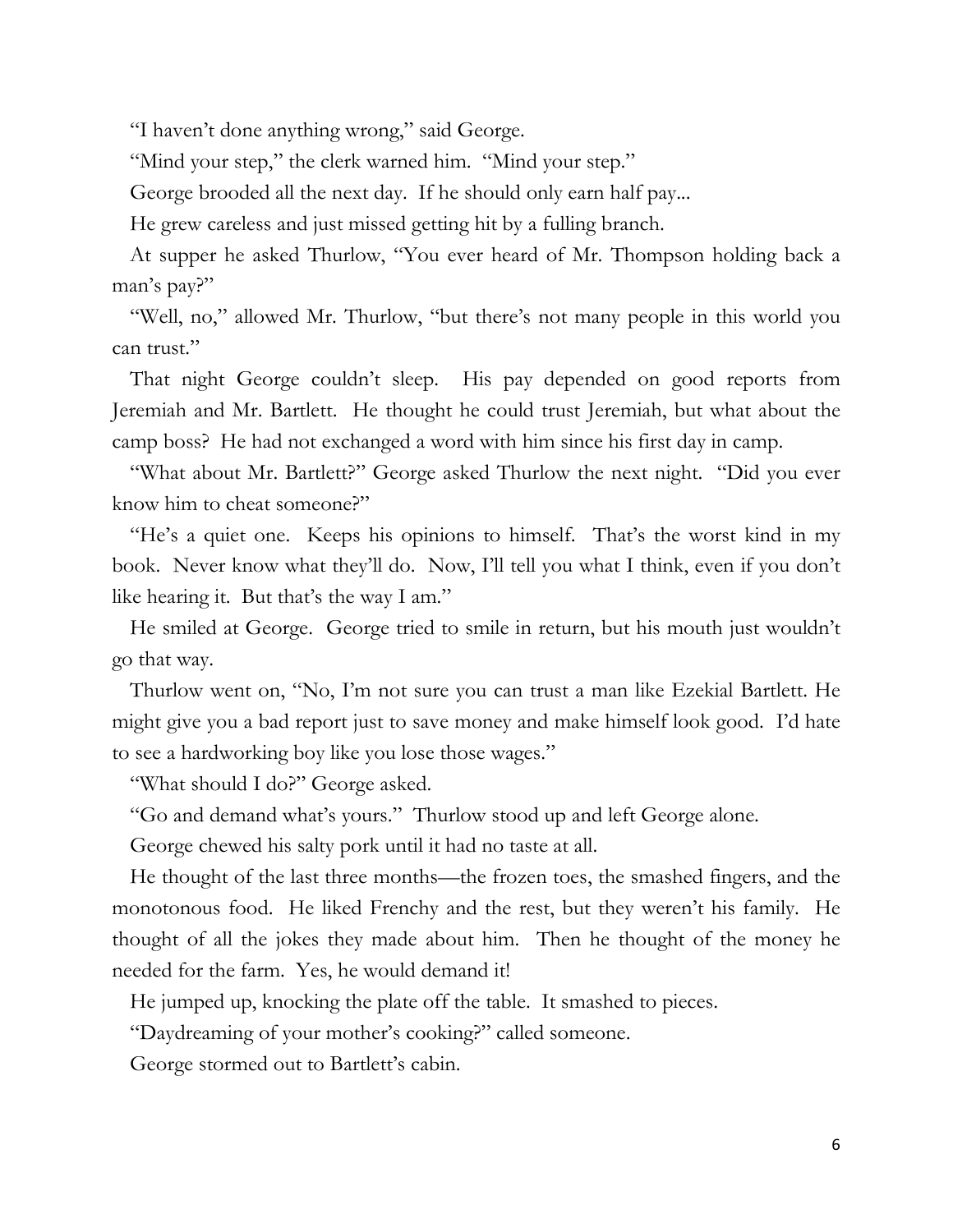"I made a contract to work like a man and I've done it. If I don't get my full wages, I'll... I'll..."

"Hold on, Erskine…" said Bartlett.

"I work as hard as anyone, and nobody's going to cheat me out what's mine—not you or anybody." George's voice cracked with anger.

"Cheat...who's cheating you, boy?" Bartlett pulled at his beard.

"Don't call me boy! Who do you think you are?"

Bartlett jumped up. "I'm the boss here, that's who! And you're just a half-grown kid who doesn't know his place. You got a grievance? Go talk to Thompson. As far as I'm concerned, you're fired!"

Back in the bunkhouse Frenchy shook his head. "It is Thurlow again. He snared you in his trap."

"He wanted to help me," insisted George. "It's Bartlett that fired me."

*"Mon ami,* my friend," said Frenchy, "some men take pleasure by getting other folks in trouble. Thurlow is like that. Learn to read the faces of men, George. I can read the lies in Thurlow's eyes and in his hard smile. *Regardez,* look close. You will see. It is worth more than the wages you lost."

"But I haven't lost them," insisted George. "Mr. Thompson will pay me."

Deep snow covered the trail to Bangor. As he plodded step by step, George had plenty of time to think. He had proved he could do a man's work—Pa would have been proud of him—but his pride and temper had wiped it all away. His pockets still only held a few coins. Would Mr. Thompson take the word of a hotheaded boy over his own camp boss?

"Bartlett sent me good reports about you, Erskine," said Mr. Thompson, when he had heard George's story. "Says you're one of the best choppers in the crew."

George lowered his head.

"I want you to go back to camp. You'll get full pay in the spring, if there's no more trouble—taking money out for the days you took to make this trip, of course." George tried to read Mr. Thompson's face, like Frenchy told him. He saw a firm mouth, not quite a smile, and blue eyes that might—or might not—be honest. George couldn't tell.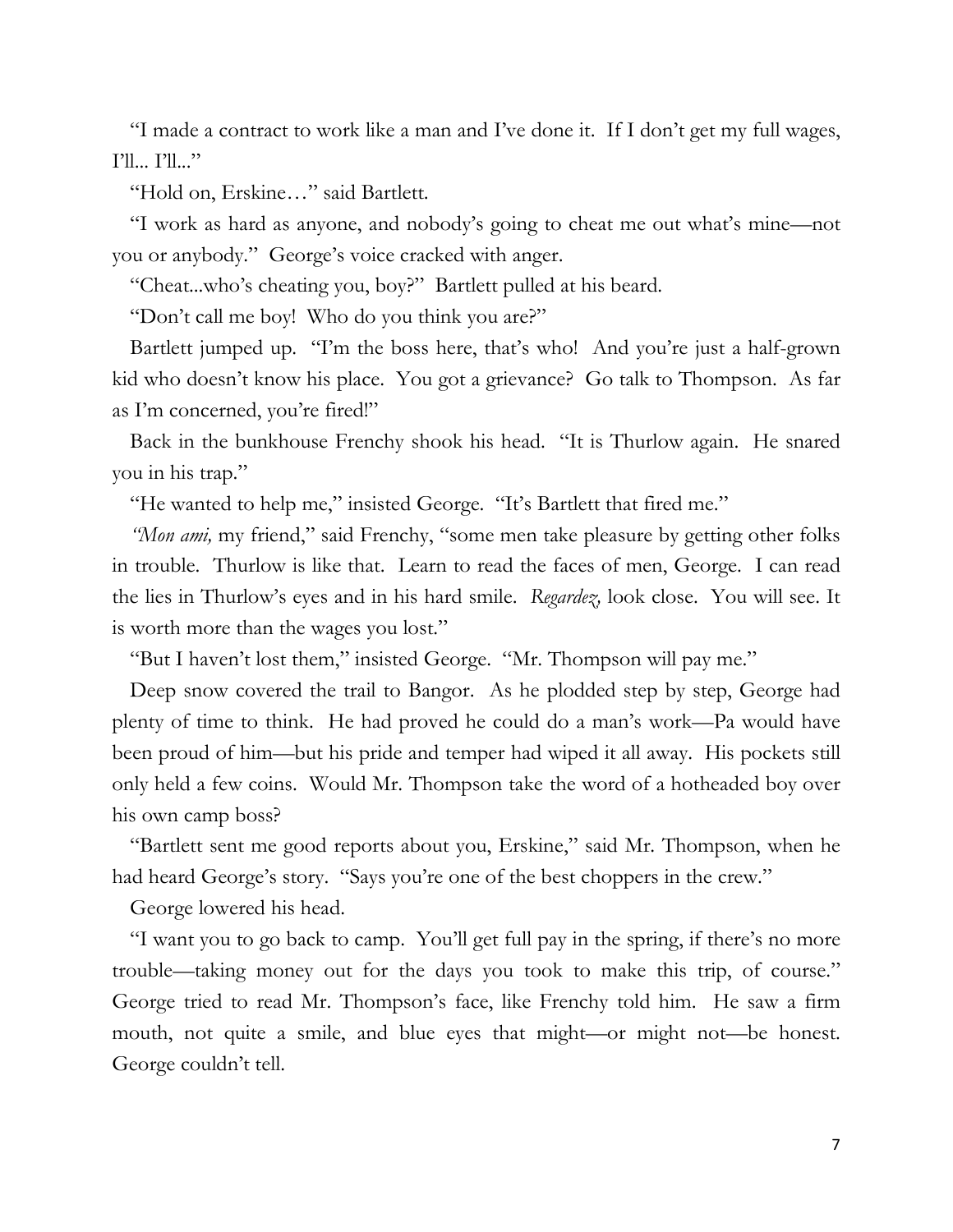He trudged down the street. His feet were sore, and he dreaded facing the men at the camp. What was Mr. Thompson's promise worth? Could he trust any of them?

Smells of dinner wafted from a hotel. He remembered his mother's beef stew with lots of onions and sweet turnips, their warm kitchen fire, and his soft bed.

George stood still. If he went home, he could clear that field by spring even without a new plow horse. The extra crops might bring enough money for a down payment for Ma's sewing machine in the fall. Next winter he'd go back to the woods, work all season, and pay it off.

The dinner smells reminded him he hadn't eaten all day. He ran down the street toward the road south. With luck he could hitch a ride on a one-horse sleigh and be home for dinner tonight.

But when he reached the end of Main Street, he slowed to a walk. Ma would be glad to see him, but would she be disappointed in him? He knew the answer. It wasn't the money. It wasn't even his quarrel with Bartlett. Ma and Pa had taught him to finish what he started. And to keep his word.

He'd got too close to things up north. That's a mistake for all kinds of reasons, when you're chopping big trees. A branch you can't see when the tree is standing can crush you when it comes crashing down. You stand way back from the trees. You keep your distance.

He'd got too close to Thurlow, that's for sure. So close he couldn't see him straight. He should have kept his distance from the clerk—about twenty miles or so.

He'd got too close to the teasing, too. The men didn't mean any harm. They just wanted to warm up the cold winter with a few laughs. He should keep his distance and throw a few jokes their way, even laugh at himself sometimes. If George went back to camp, the men would understand. They had warned him about Thurlow in the first place.

George turned around and walked north. He'd go back to camp.

He walked as far as the hotel before he remembered Mr. Bartlett. George knew their quarrel was all his fault. His temper had been short as an icicle in a February thaw. He could admit that to himself and even to Mr. Thompson, but he couldn't admit it to Bartlett. His face grew hot just thinking about it. He couldn't do it. He should, but he couldn't. He turned south and took a few steps toward home.